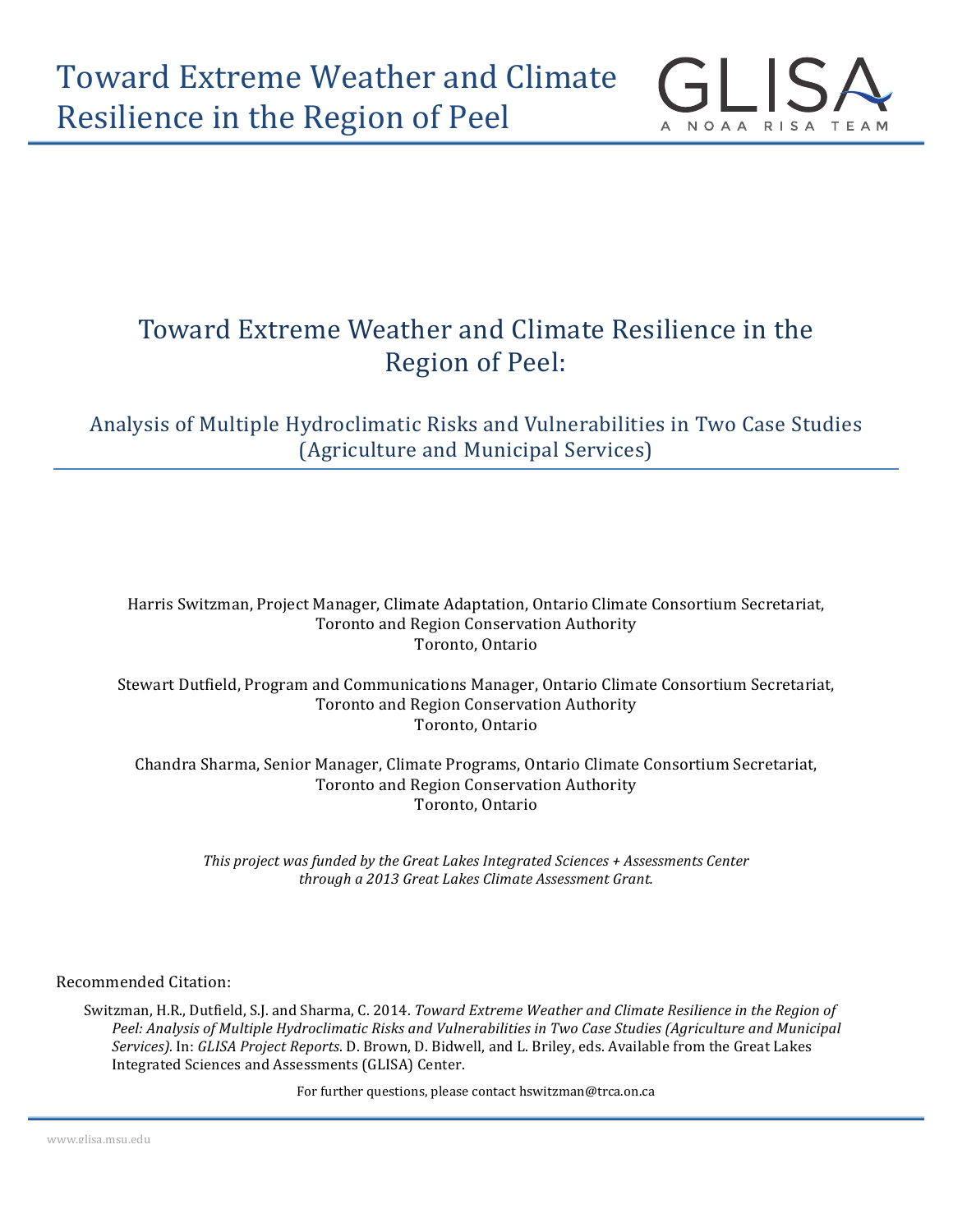### **Contents**

**GLISA**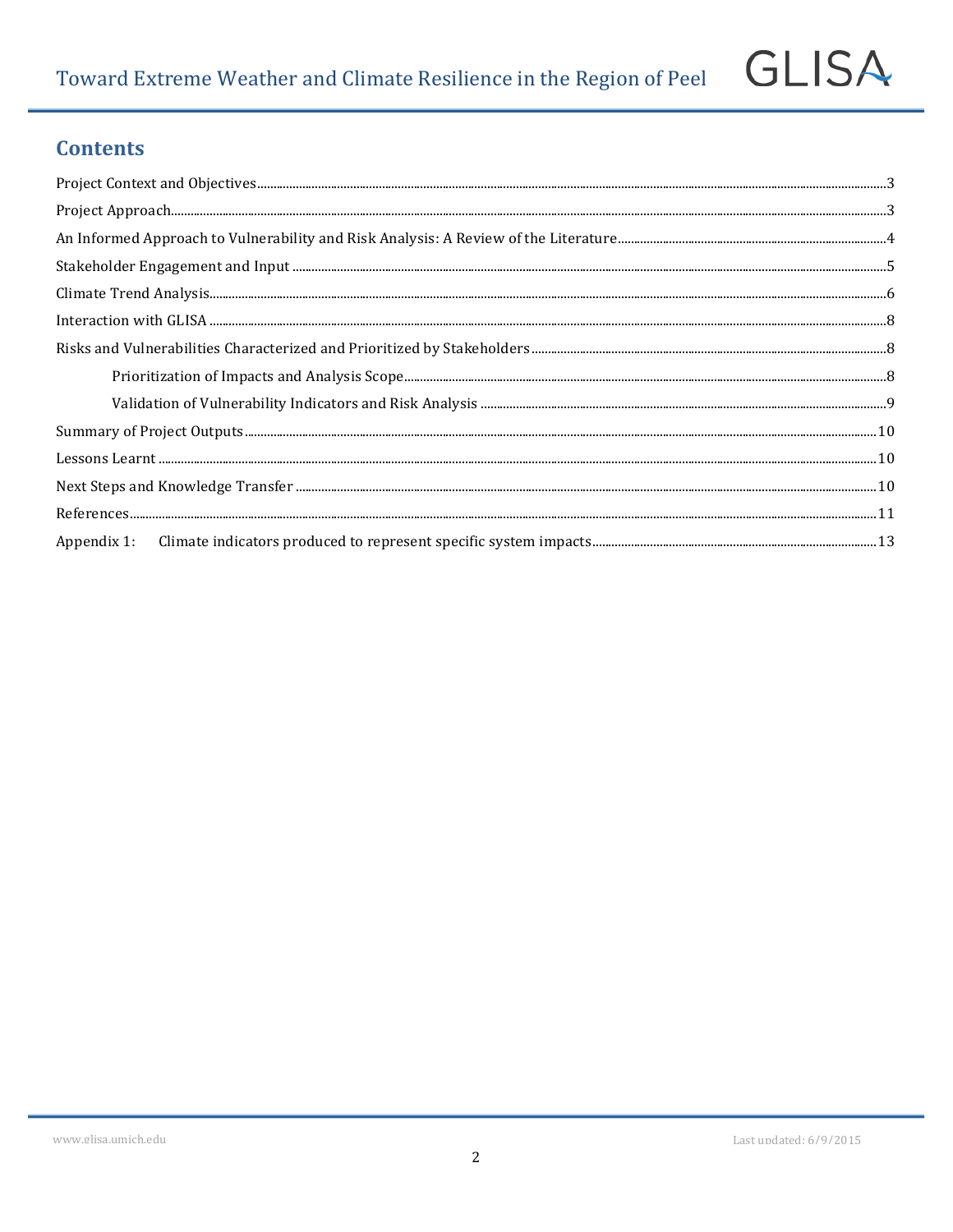### **Project Context and Objectives**

In 2011, the Region of Peel (a county-level government in Ontario) partnered with local municipalities and natural resource management agencies to develop a climate change adaptation and mitigation strategy, entitled the Peel Climate Change Strategy (PCCS). The PCCS identifies six major overall objectives and employs a risk management approach for establishing specific goals and actions within each objective (Region of Peel et al. 2011). The six major objectives of the strategy are:

- 1. Proactive and responsive planning and leadership:
- 2. Actions to reduce greenhouse gases (mitigation);
- 3. Targeted and proactive adaptation actions;
- 4. Making the shift to a green economy;
- 5. Increasing awareness and level of engagement throughout Peel; and
- 6. Ongoing research and adaptive risk management.

This project was developed to support Action 1.1 of the PCCS, which mandates the completion of "a vulnerability risk assessment of all infrastructure, of the community and of natural heritage" as a core goal of "proactive and responsive planning and leadership". Together, this goal and action set the platform for developing, implementing and monitoring the performance of targeted climate resiliency strategies to priority climate impacts within the Region of Peel.

The intent of this project was to provide case study examples of vulnerability and risk analysis methods being used to develop actionable strategies for increasing resilience to priority impacts of climate change and extreme weather with respect to two very different community assets within the Region of Peel: (1) Caledon's agricultural sector, and (2) critical services and infrastructure in Port Credit (see map in Figure 1). The process of conducting these two projects was focused on building local capacity for understanding and managing climate and extreme weather risks - experience that could be used for similar work in the future. This white paper provides an overview of the project, the underlying literature that supported the work, a succinct summary of key activities involved and a high level summary of preliminary findings, lessons learnt as well as directions and suggestions on accessing more detailed information and other resources associated with the project.



GLISA

**Figure 1. Study area and case studies** 

### **Project Approach**

The project was completed utilizing the guidance of existing methodologies for conducting risk and vulnerability assessments described in several climate adaptation manuals from across Canada and abroad (e.g., UKCIP 2013; ICLEI 2012; Espeseth et al. 2012; BTA Works 2011; IISD 2006). The cities of Toronto, Chicago, London, Vancouver, Halifax, New York, Los Angeles, and regions such as the State of Wisconsin, the Okanagan Valley and parts of the western Canadian plains all provided helpful guidance in completing climate or extreme weather risk and vulnerability assessments, as they all drew upon the aforementioned documents. Common in all these example jurisdictions and from the broader body of literature in adaptive management and climate resilience are the following key features that have been adopted in the current study:

A reliance on local stakeholders to drive the entire risk assessment process, specifically in identifying climate and extreme weather variables of interest, learning from prior experiences with climate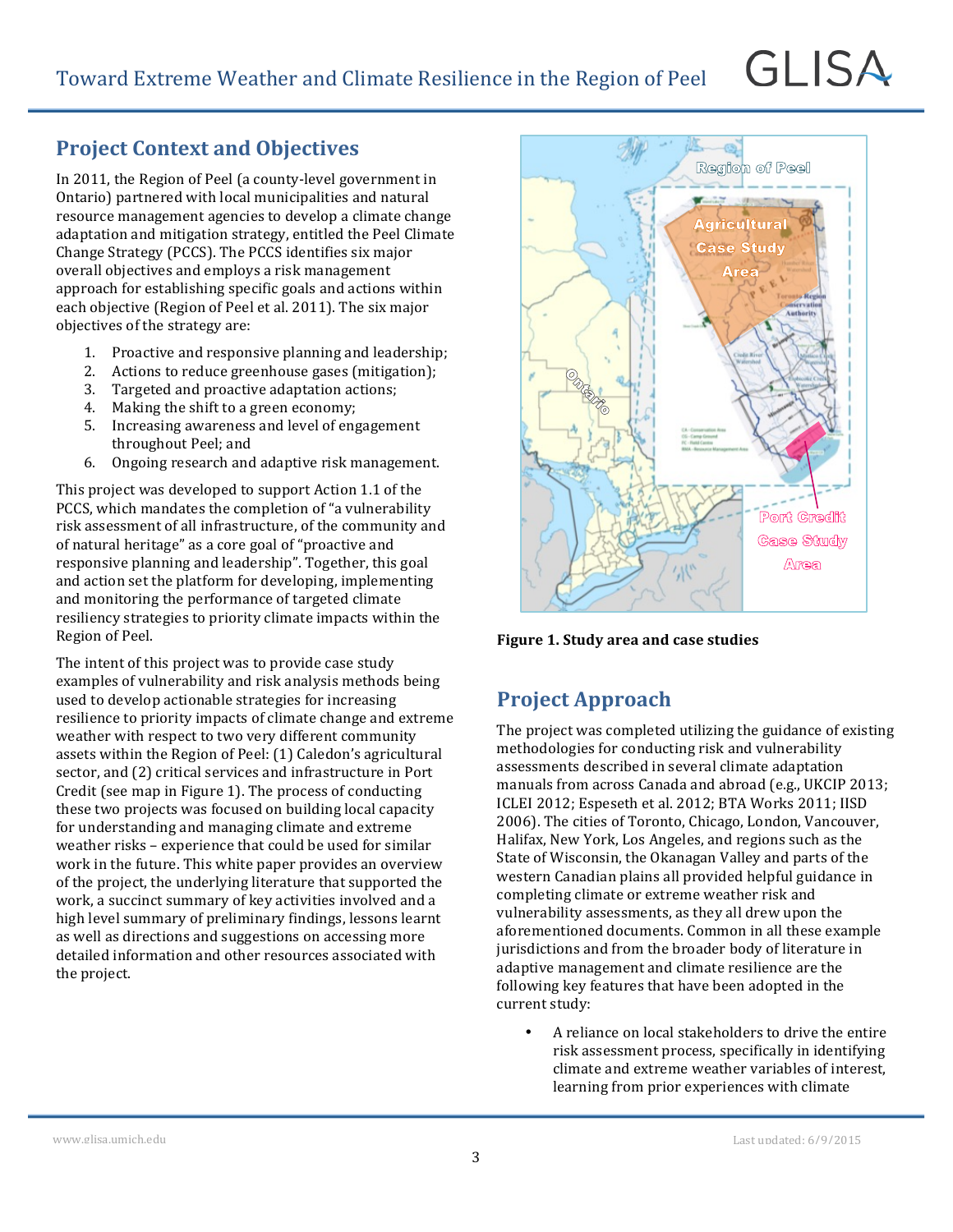impacts, risk management, and adaptation, and the prioritization of risks and opportunities for detailed analysis;

- Downscaling a range of climate variables to a local scale, and characterizing visually and narratively the range of uncertainty and variability inherent in these scenarios; and
- Applying a combination of qualitative and quantitative risk and vulnerability scoring and spatial mapping to characterize the relationship between climate, primary physical impacts, and cascading secondary impacts or consequences.

Given the aforementioned needs the goal of the proposed project was to pilot a method for identifying and analysing risks, and scoping adaptation with respect to climate change impacts/hazards for several community assets related to Lake Ontario in the Region of Peel.

This would be carried out in a phased approach with a focus on specifically engaging local stakeholders. Figure 2 provides a more detailed description of the steps involved in this project. It should be noted that certain steps proceeded in tandem. For example, in Port Credit we conducted two separate stakeholder workshops for steps 4 and 6, whereas in Caledon we were restricted to a single session for accomplishing the two key stakeholder workshop objectives (see Tables 1 and 2 for details on the stakeholder engagement conducted). It is also important to note that these phases proceeded iteratively, especially in the identification of impacts and vulnerability indicators.

### An Informed Approach to Vulnerability and Risk Analysis: A Review of the **Literature**

The recently published Fifth Assessment Report (AR5) from the Intergovernmental Panel on Climate Change (IPCC) emphasizes the importance of understanding the linkages between system vulnerabilities and overall climate. A critical aspect of this project was therefore developing a framework for consistently analyzing climate vulnerabilities and risks within each case study, given the scope of the projects and the need to have a replicable analysis methodology. Additionally, although the concepts of "risk" and "vulnerability" are dominant in climate change adaptation (IPCC 2014; 2007) and natural hazards discourse (Wamsler et al. 2013; Adger et al. 2005; Alliance Development Works 2012), there are no uniform definitions for how these apply to a variety of human, built and natural systems (see Lim et al. 2005; Smit et al. 2001; Cutter et al. 2009 for discussions of differences between

risk and vulnerablity). Given this context, early in the project, it was necessary to develop a framework of definitions for these concepts and a system for linking them together.

GLISA

The United Kingdom Climate Impacts Program (UKCIP) provides a helpful distinction between different kinds of climate risk and vulnerability assessments in a seminal report on this topic prepared in 2003. Within this report, the authors distinguish between three levels (or "tiers") of risk assessment. Each tier results in a more detailed analysis than the tier before it, with selection among tiers mainly a function of information requirements of the decision maker with respect to the characterization of risks (Willows and Connell 2003). Ultimately, this project's framework aligns with a "Tier 2" assessment, which is defined as:

"a semi-quantitative analysis, where some aspects of the risks, costs and benefits are assessed in quantitative terms while others are assessed qualitatively; the assessment would aim to assess uncertainty by placing upper and lower bounds on the risks, costs and benefits" (Willows and Connell 2003).



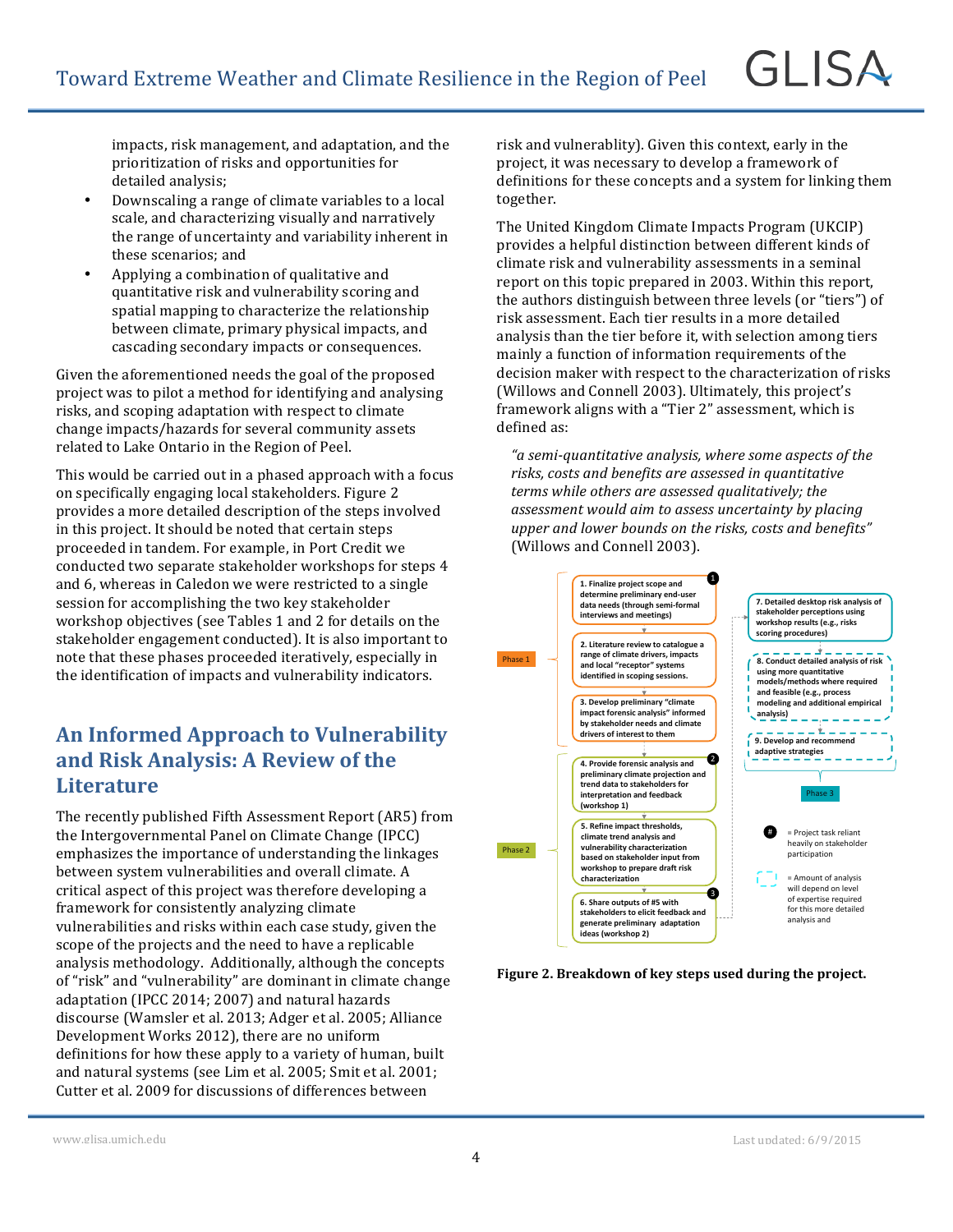Semi-quantitative risk assessments are common practice in many areas of environmental management, and have proven useful for communicating environmental hazards and their impacts and consequences in fields such as health geography, emergency planning, and water resource management. They have also been used at a global scale to identify "hot-spots" associated with natural hazards (e.g., the World Risk Report). Examples of standardized semiquantitative risk analysis methods applied at the local scale include the Hazus system employed by the U.S. Federal Emergency Management Agency (FEMA) (http://www.fema.gov/hazus), which is currently being adapted for use in Canada (Nastev et al. 2013); the Municipal Risk Assessment Tool (MRAT) produced by the Insurance Bureau of Canada (IBC) for identifying urban flooding hazards; and Agriculture and Agri-Food Canada's Land and Infrastructure Resilience Assessment (LIRA) and Canpartake tools. There are also a host of examples of agencies using customized quantitative spatio-temporal risk analysis frameworks to understand the relative impact of different climate scenarios on management themes including urban flooding (Peck et al. 2013; Tompkins and Adger 2004); groundwater resource sustainability (Pasini et al. 2012); public health heat emergencies (O'Neill et al. 2009); soil erosion (Blanco and Lal 2010); sea level rise and storm surges (Beach 2013; PlanNYC 2013; Richardson 2010); roadways (U.S. Department of Transportation 2012)

The high value of semi-quantitative risk assessment tools for local decision makers is becoming increasingly apparent, particularly as decision science, our understanding of the limitations of current and future climate information, and abilities to use uncertain information evolves (Weaver et al. 2013). A key element of this project was leveraging information on system vulnerabilities to better characterize local impacts of extreme weather and climate change trends described by climate models. Ultimately it was determined that by understanding and working to reduce system vulnerabilities and risks associated with climate change and extreme weather, local resiliency could be built (Figure 3).

and electrical utilities (Reed 2008).

Figure 4 provides a summary of the framework, termed the Peel Climate Risk Analysis Framework and Templates (P-CRAFT), ultimately developed for characterizing risk within the two Peel case studies. This framework bridges the definitions of risk and vulnerability, using the notion that the likelihood of a climate impact is a function of the climate driver itself and the system's vulnerability or resilience relative to that climate driver (Brooks et al. 2005). The consequence is a function of the impact's influence on broader objectives associated with the system's state and/or function.



GLISA

**Figure 3. Relationship between resilience and vulnerability**





# **Stakeholder Engagement and Input**

Stakeholder engagement and input was significantly used in defining the project scope and in conducting the risk and vulnerability analysis. This was accomplished through a combination of project team meetings, formal and informal interviews and a series of focus-group workshops. Tables 1 and 2 provide a summary of the key stakeholder engagement processes conducted following the initial project scoping phase of each case study.

Initially two meetings were held with stakeholders to develop a refined scope for both case studies, and a harmonized approach for linking the overall project to the PCCS. These meetings provided the first opportunity to decide upon the study areas and seek input on the level of detail required of information used for adaptation-based decision making locally. These meetings resulted in an initial terms of reference for the project, and most importantly an identification that stakeholders were seeking "decision-ready" information, which was defined with the following attributes: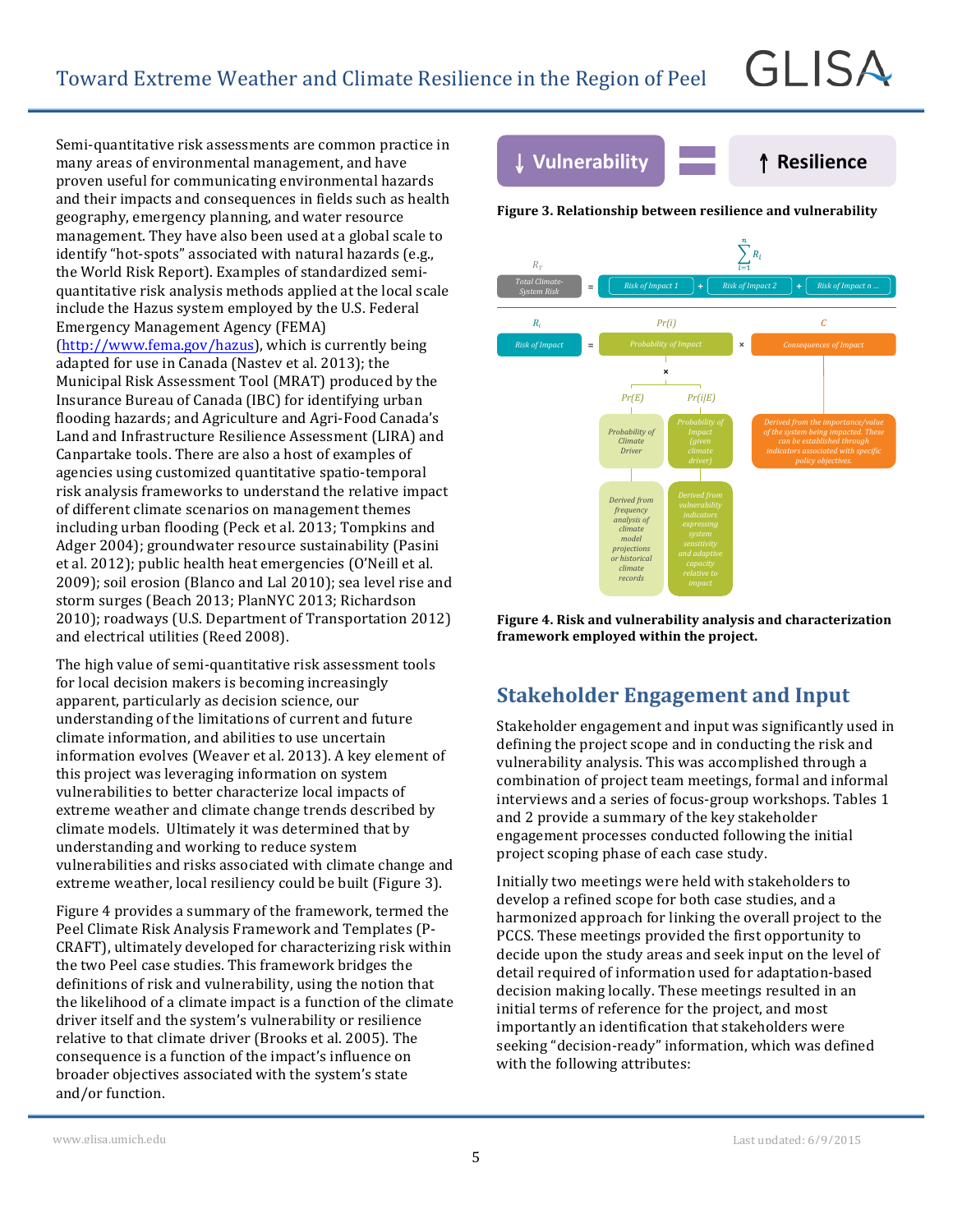- Information should support and fit within current decision-making frameworks;
- Analysis should be scientifically defensible; and
- Outputs should effectively address and communicate the uncertainty associated with predicting future climate.

Subsequently, one focus group workshop was held for each case study and these were focused on identifying climate impacts of concern for the stakeholders. This workshop was used to develop an initial set of climatological variables that could then be used to compare historical and future trends in climate indicators related to specific impacts of concern. The idea was that, within the risk analysis framework, this climate trend data would be combined with information on system vulnerabilities to characterize overall climate risk. After the first focus group workshops, a draft list of climate indicators was created and then circulated to each of the project teams for their feedback. Based on this feedback, the list of indicators were finalized and historical and future trend analysis was conducted (Appendix 1 provides a summary of the climate indicators analysed).

#### Table 1. Timeline of Agricultural Sector Stakeholder **Engagement, Caledon**

| Nov.<br>2012           | Peel Agricultural<br><b>Action Working</b><br><b>Group Meeting</b> | The project team made a brief presentation to the<br>Peel Agricultural Action Working Group, which<br>included agricultural sector representatives,<br>municipal staff, local councillors and local area<br>residents.                                                                                                                                                                                                                                                        |
|------------------------|--------------------------------------------------------------------|-------------------------------------------------------------------------------------------------------------------------------------------------------------------------------------------------------------------------------------------------------------------------------------------------------------------------------------------------------------------------------------------------------------------------------------------------------------------------------|
| Jan,<br>2013           | Peel Federation<br>of Agriculture<br>AGM                           | The project team set-up an information booth and<br>also made a presentation at the Peel AGM to both<br>highlight the project and advertise the upcoming<br>workshop. Conversations with attendees proved<br>useful in disseminating information on the<br>workshop as well as the overall project.                                                                                                                                                                           |
| Mar,<br>2013           | Producer and<br>Stakeholder<br>Workshop                            | The workshop represented the most significant<br>interaction with the agricultural sector to date. The<br>focus was on communicating the intended<br>outcomes of the project and the importance of<br>stakeholder involvement while at the same time<br>providing workshop participants (predominantly<br>farmers) with information and resources that<br>would be of use to them, i.e., information on<br>changing weather trends, effective new farming<br>techniques, etc. |
| May,<br>2013           | Peel Farm Tour                                                     | The project team have endeavoured to maintain<br>connections with the agricultural community and<br>better understand the challenges it faces.<br>Participating in such activities has provided<br>invaluable insights to the project team and<br>positively informed the projects development.                                                                                                                                                                               |
| Jun to<br>Sep,<br>2013 | Interviews with<br>local farmers for<br>documentaries              | Discussions focused on understanding the role of<br>farms play in overall watershed health and the<br>impact of climate change; how climate has affected<br>production; and the importance of the local food<br>with respect to community resilience, health and<br>well-being.                                                                                                                                                                                               |

#### **Table 2. Timeline of Municipal Infrastructure and Services Stakeholder Engagement, Port Credit**

| Jan,<br>2013           | Shoreline meeting                                                                                   | The purpose was to refine the focus of the<br>assessment by hosting a brainstorming session<br>with key stakeholders on the project team, this<br>included a presentation on historical<br>weather/climate issues identified in the Region to<br>date through forensic impact analysis. This was<br>helpful in defining key issues of concern for<br>consideration at the workshop.                   |
|------------------------|-----------------------------------------------------------------------------------------------------|-------------------------------------------------------------------------------------------------------------------------------------------------------------------------------------------------------------------------------------------------------------------------------------------------------------------------------------------------------------------------------------------------------|
| Feb.<br>2013           | <b>Shoreline Meeting</b><br>(teleconference)                                                        | Update on the status of the project with key<br>stakeholders to decide upon scope and agenda for<br>the workshop.                                                                                                                                                                                                                                                                                     |
| Jun,<br>2013           | Workshop I:<br><b>Issues and Climate</b><br>Driver Exploration                                      | The lessons learned from the run-through<br>streamlined the workshop and helped us develop<br>a more interactive program that borrowed from<br>elements of World Café.                                                                                                                                                                                                                                |
| Jul,<br>2013           | Update webinar                                                                                      | With a view to keeping key stakeholders informed<br>of progress to date, the project team provided an<br>update detailing initials findings from the<br>workshop and next steps.                                                                                                                                                                                                                      |
| Aug to<br>Oct.<br>2013 | Interviews with<br>municipal staff<br>and stakeholders<br>for documentaries                         | Interviews focused on a variety of issues identified<br>at the June workshop, including the impact of<br>climate change/extreme weather on Lake Ontario,<br>including recreational/business perspectives;<br>human health risks and the role of climate change<br>on municipal stormwater management<br>infrastructure and ultimately the management of<br>such risks to public and private property. |
| Nov,<br>2013           | Workshop II:<br><b>Exploring Risk</b><br>Results and<br>Developing<br>Adaptation<br>Recommendations | The follow-up Port Credit workshop provided an<br>opportunity to share the results from preliminary<br>literature reviews and analysis of climate risks<br>and vulnerabilities. It also provided the<br>opportunity to discuss potential adaptations and<br>upcoming work focused on natural heritage<br>management and climate change adaptation.                                                    |

# **Climate Trend Analysis**

For climate indicators based directly on temperature and precipitation, the Government of Canada's CANGRD gridded observed climate data product was used to characterize historical trends in climate (see Figure 5 for a map of the domain for the variable of mean annual temperature). Full details of the CANGRD interpolation procedure can be found in in Hopkinson et al. (2012) and McKenney et al. (2011). In brief, CANGRD uses an ANUSPLINE smoothingspline technique to interpolate between Environment Canada climate station data to produce a spatially continuous climate surface at daily intervals. This dataset is often used as "assumed" baseline data for climatological studies, as its residuals are quite low. Interpolated values showed average annual residual value of  $0.36^{\circ}$ C,  $0.66^{\circ}$ C and 4.7mm compared to the observed maximum temperature, minimum temperature and total annual precipitation normal for 1971-2010 period for the Pearson International Airport Station. A key benefit of using gridded data was that it provided information on the spatial trends in the Region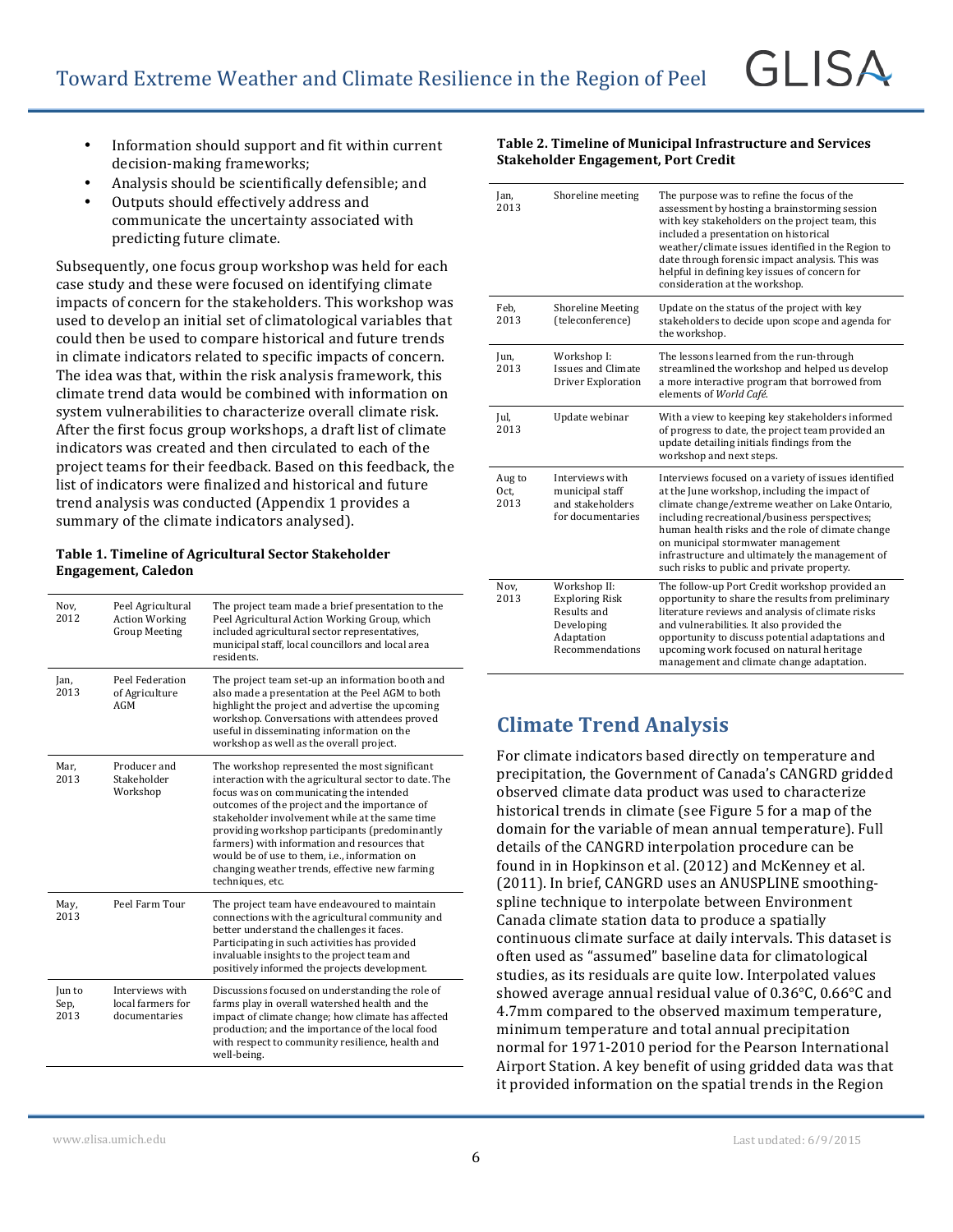of Peel, which was identified as a key element of the analysis stakeholders were seeking.

For humidity and wind velocity variables it was not possible to obtain historical gridded data. As such, station-based records from the Pearson International Airport Station were used, as they represent the most reliable source of station-based information in the study area for these variables (i.e., longest temporal record).

An ensemble approach was used to generate future climate projections for the Region of Peel. The key purpose for using an ensemble is that it captures the full range of uncertainty associated with Global Circulation Models (GCM) that are used as the fundamental input for all other downscaled datasets. Additionally, the ensemble approach allows one to analyse the confidence associated with projecting future climate and is regarded as a reliable method for elucidating regional trends, despite the uncertainty associated with climate prediction. The ensemble used in this study consisted of the GCMs that comprise the Fifth Coupled Model Intercomparison Project (CMIP5), which represents the same dataset used by the Intergovernmental Panel on Climate Change's (IPCC) in its Fifth Assessment Report (AR5). This ensemble consists of forty one (41) different GCMs that are run using four different future climate scenarios, termed Representative Concentration Pathways (RCP). For this project, the two global emissions scenarios were used, as follows:



**Figure 5. CANGRD mean annual temperature for the study area domain during the baseline period of 1981-2011**

- 1. RCP4.5 represents a moderate forcing scenario (moderate rise in emissions through the 2050s; emissions stabilize through mid-century; slight decline through the 2100s), and
- 2. RCP8.5 to represent a high for a high forcing scenario (emissions)

After aligning the grids for each GCM using a linear regridding procedure, the following future monthly ensemble statistics were computed for each ten-year period beginning in 2011 through 2100: Mean, median, standard deviation,  $10^{th}$  percentile,  $25^{th}$  percentile,  $50^{th}$  percentile, 75<sup>th</sup> percentile and 90<sup>th</sup> percentile. Each statistic's value was then subtracted from the baseline CMIP5 ensemble average to generate a "delta" or change value for each period. To obtain spatially disaggregated information, these deltas were then added to baseline historical spatially gridded data covering the Region of Peel for the corresponding month (or on an annual basis for extreme indicators). The rationale in using 10-year averaging periods was to provide flexibility in the calculation of standard 20 or 30 year normal periods (i.e., any combination of 10-year periods could be used). Figure 6 provides an example of the output generated for stakeholders for analyzing the trends in extreme heat.



Figure 6. Comparison of historical and future trends in extreme temperature variables for the frequency of days when  $T_{max} \ge 30^{\circ}$ C. The shaded area denotes the uncertainty bounds associated with the model ensemble, representing the **10th and 90th percentile of the ensemble.**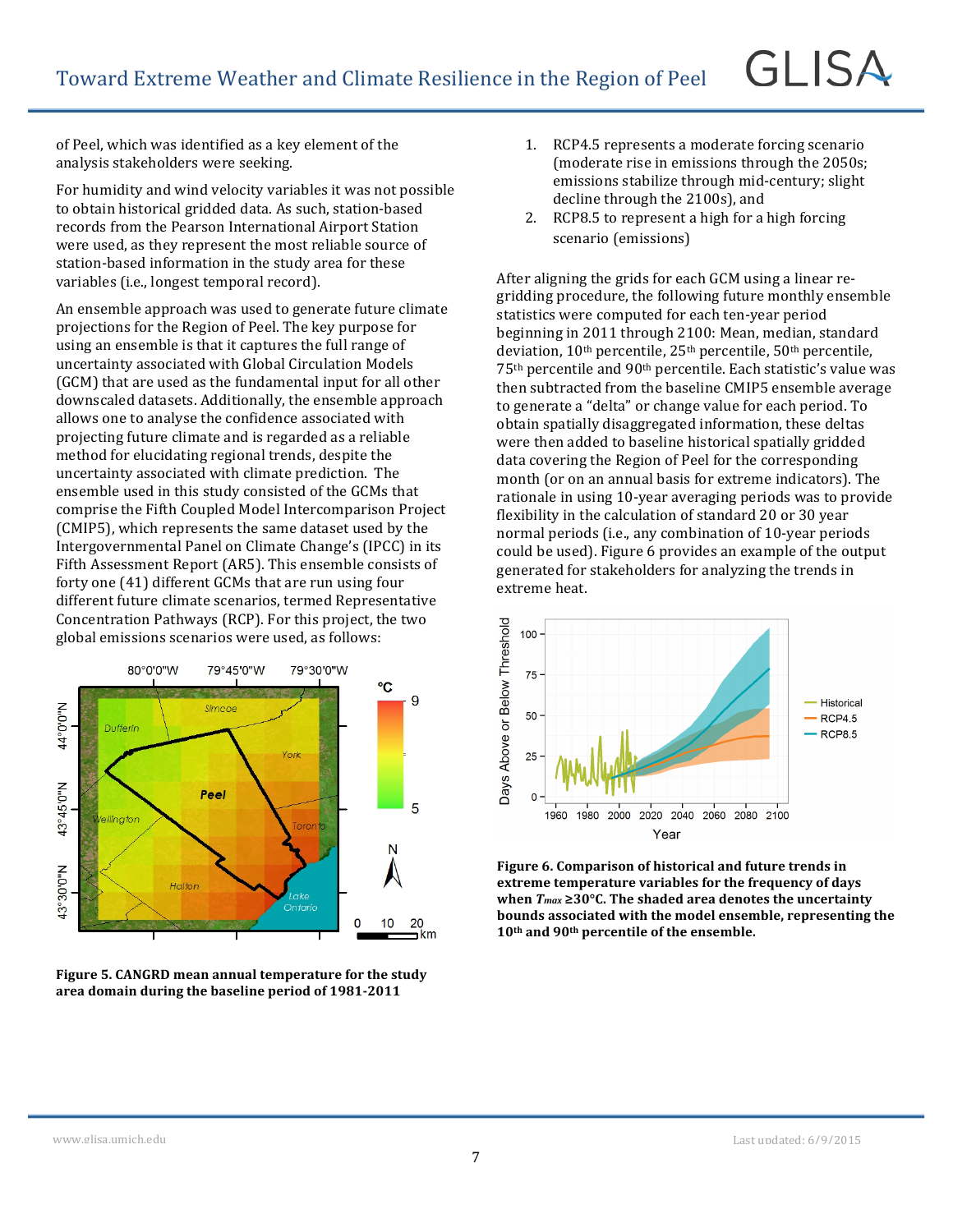### **Interaction with GLISA**

Throughout the project, GLISA staff provided valuable input by linking the research team with relevant technical guidance and resources, and providing expertise on characterizing risk, structuring focus group workshops and analyzing climate trends. Specific inputs of particular value to the project included:

- Contributing advice on the most defensible methods for developing future climate datasets that satisfied the needs for "decision-ready" information. GLISA staff provided very valuable. technical insight into the limitations and benefits of different future climate datasets and downscaling approaches;
- Actively participating in our Port Credit workshop and sharing the experiences of other stakeholder groups and GLISA projects.
- Learning from the approaches of other projects in tackling similar scientific and stakeholder engagement processes. For example, as part of the agricultural case study, it was useful to discuss approaches for mapping soil erosion with The Nature Conservancy.

Ultimately, interactions with GLISA added to the credibility of the project and analysis techniques with project stakeholders and the climate adaptation community in Ontario. There is substantial capacity and experience in climate adaptation within the U.S. and having an opportunity to be directly exposed to this knowledge base was an way of validating our approach and integrating bestpractices, which ultimately added to the credibility of the project. Being exposed to the U.S. network also provided an important way of demonstrating the uniqueness of our project in the Great Lakes basin. Beyond the project specifically, the ongoing relationship we have developed with GLISA has helped us advance our thinking on climate adaptation and is being translated into broader US-Canada collaboration on climate change. For example, we now have an avenue to ensure U.S. input into Ontario-based research that might be useful across the Great Lakes basin.

### **Risks and Vulnerabilities Characterized and Prioritized by Stakeholders**

#### **Prioritization of Impacts and Analysis Scope**

During each of the focus group workshops, stakeholders were provided with information on historical and future climate projections in a variety of formats and asked to

provide feedback to the following questions pertaining to local risks and vulnerabilities:

- What are the priority climate-related impacts of concern?
- What are the key system response thresholds?
- How are climate impacts currently managed?
- What additional information would you require to adapt to the projected changes in climate?

Figure 5 provides a summary of results from an agricultural focus group exercise where participants were asked to rank recent weather and climate events based on their importance as agricultural production risks. Although the sample size is too small to be representative of all producers, it represents common trends of many representatives from decision maker groups and shows that consensus was formed around the top climate risks – those being drought, hail, extreme rainfall, wind, late spring/spring frost, wet spring and early fall frost. A similar exercise was conducted pertaining to production opportunities, and consensus formed around the most salient opportunities being concurrent precipitation and temperature increases (not-extreme), warmer overall growing season, and normal timing of seasonal changes.

A slightly different process was used in Port Credit, with key stakeholders prioritizing climate hazards before the focus group workshops, and the workshops serving instead to elucidate more details on the nature of community impacts associated with each hazard. The hazards that were explored were extreme heat, extreme wind, weathering processes, and snow/ice storms. Flooding was also explored, but as a separate discussion based on the importance of the issue in the study area.

Analysis of the workshop results for both case studies allowed for a conceptual mapping of specific impacts to climate drivers. Subsequently, detailed analysis was conducted on high-priority impacts to identify critical climate thresholds and vulnerability indicators through literature reviews, modeling and empirical analysis of historical impact data. This detailed analysis is ongoing and provides an opportunity to fully test the framework described above and presented in Figure 2. Table 3 presents a summary matrix of the prioritized interactions between climate drivers and systems impacted.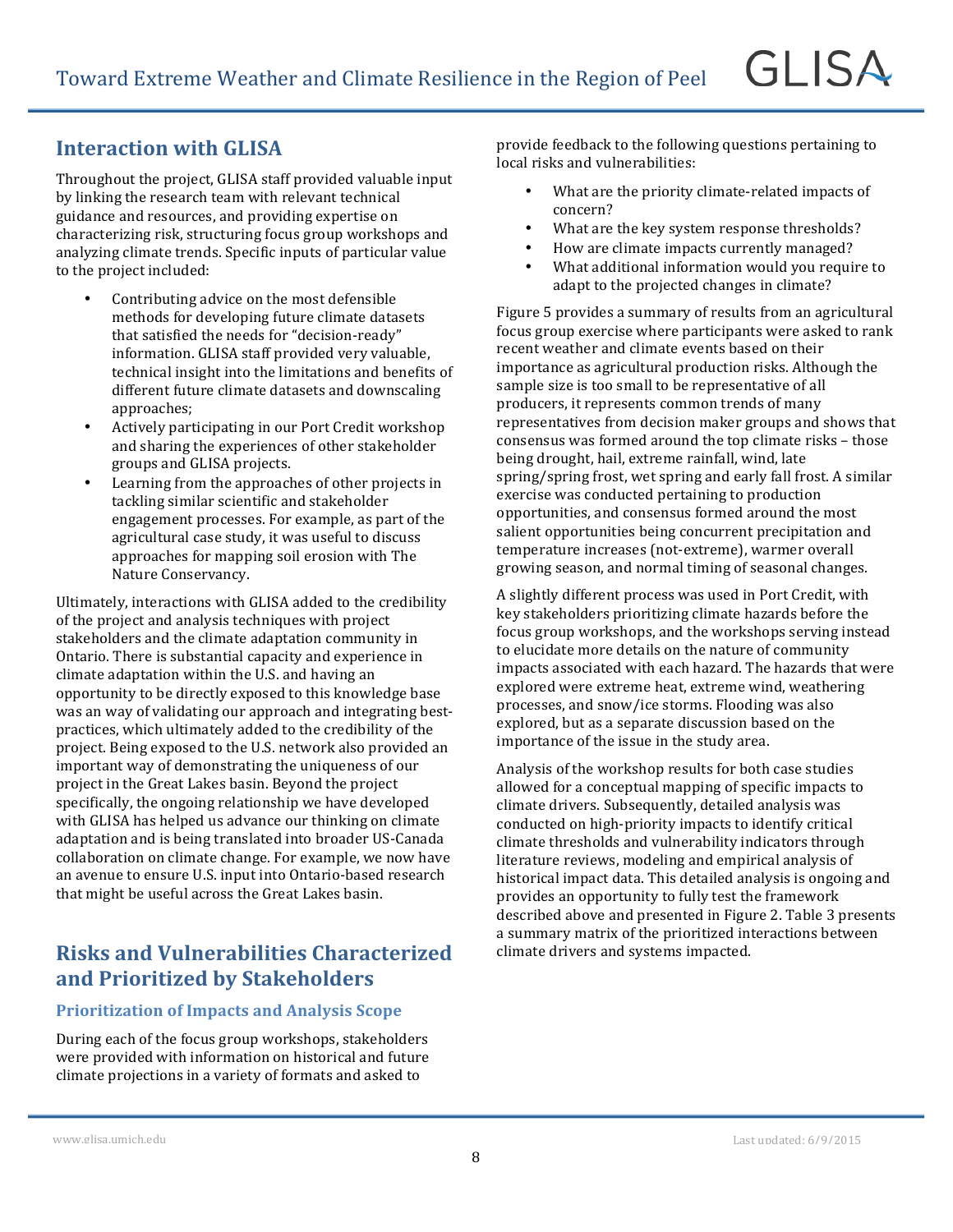

Figure 7. Results of producer perspectives on climate risks in the Region of Peel based on individual worksheets.

| Table 3. Detailed climate risk analyses being undertaken |
|----------------------------------------------------------|
| following workshops                                      |

| <b>Agricultural Detailed Analysis</b> |                                     | <b>Port Credit Detailed Analysis</b> |                                                         |
|---------------------------------------|-------------------------------------|--------------------------------------|---------------------------------------------------------|
| Climate Driver                        | System Impacted                     | Climate Driver                       | System Impacted                                         |
| Drought                               | Soy Crop<br>Corn Crop<br>Wheat Crop | Storms                               | Shoreline<br>Roadways<br>Electrical<br>transmission     |
| Extreme<br>Precipitation              | Soil<br>Soy Crop<br>Corn Crop       | Extreme Heat                         | People / public<br>health<br>Electrical<br>transmission |
| Seasonality                           | Soy Crop<br>Corn Crop               | Lake Level<br>Variability            | Shoreline                                               |

#### **Validation of Vulnerability Indicators and Risk Analysis**

Workshop participants were also asked to provide feedback on preliminary lists of system vulnerability indicators developed through a literature review. During the exercise, participants were first asked to individually rank the perceived importance of the different vulnerability factors, and were then guided through a discussion to arrive at a group consensus and explain the rationale for their ranking. Figure 6 presents results from the individual ranking sheets for the example of "storms + shoreline", and demonstrates that this information alone can provide significant insight into the weight of importance of different factors for decision makers. In this example, the presence of a building or infrastructure within existing hazard limits was identified as the most important system characteristic. This is tied to infrastructure and property damage, which has

significant economic and social consequences. Conversely, the factor pertaining to whether shoreline reach is isolated was ranked much lower by participants. This factor relates to the resilience of the natural shoreline, wherein isolated natural reaches are less able to withstand erosive forces because natural sediment dynamics are interrupted compared to longer contiguous reaches. When participants were asked to rank the impact of climate hazards on broad consequence categories using a 5-point Likert scale, economic and social dimensions ranked higher than environmental ones, which may explain the ranking of literature results (Figure 7).

GL ISA



Figure 8. Results of individual worksheet ranking for vulnerability indicators for the storms + shoreline impact **scenario.**



Figure 9. Results from Likert scale consequence scoring exercise where participants were asked to rank the **importance of perceived consequences for each impact scenario on a scale of 1-5 (1 being least important, 5 being** most important).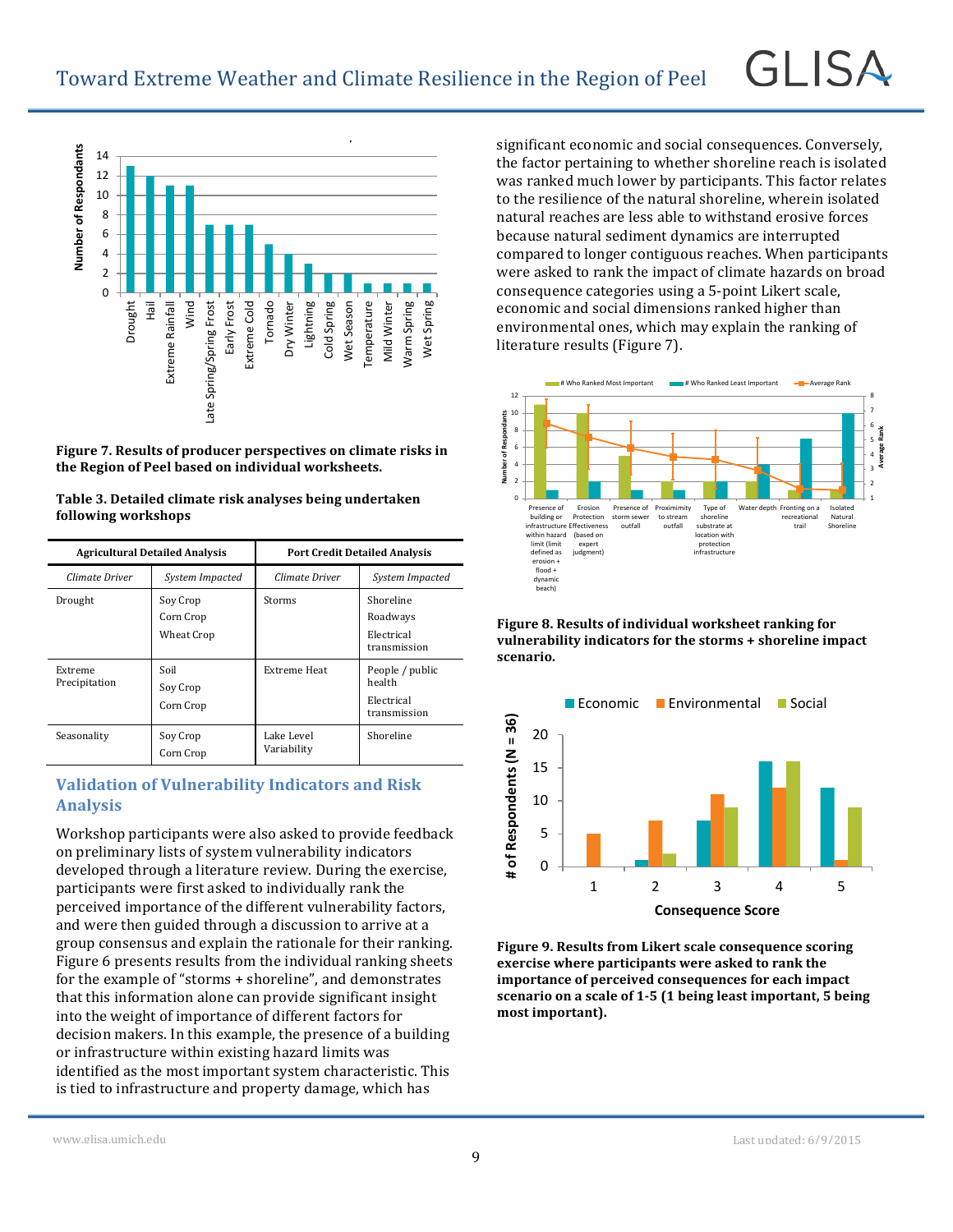### **Summary of Project Outputs**

Over the duration of this study the project team focused on developing materials and project deliverables that supported work associated with each case study, but also subsequent climate change risk assessment work to be undertaken by the Region of Peel and its partners.

To support these aims the project team developed the following resources, which are currently completed or being finalized:

- A complete set of downscaled local climate data and an accompanying technical report [completed];
- A detailed and peer reviewed technical methodology report on the research for conducting risk analysis shown in Figure 4 [completed];
- Case study summary reports and climate risk analysis research templates for Caledon and Port Credit [being finalized];
- The completion of 3 brief video documentaries, one focused on Caledon, the other on Port Credit and the third focused on an overall description of the project as a whole [completed] available at http://climateontario.org/wp/?page\_id=699&prev iew=true; and
- A project website hosted at www.ontarioclimate.org which included project specific information and links to case study materials which included [completed]:
	- o Project overviews
	- $\circ$  Workshop materials (agendas/workshop activities) and presentations from speakers
	- $\circ$  Regular updates to project partners through in-person meetings, update emails and updates in the OCC newsletter [completed].

#### **Lessons Learnt**

Funding provided by the Region of Peel, GLISA and other inkind support has allowed the project team to conduct a highly detailed study of climate change vulnerability in Peel. Only a limited numbers of examples pertaining to specific impact assessment have been showcased in this report as detailed above. However, the outputs, notably localised climate data, associated analysis and stakeholder engagement have provided extensive insights and lessons critical to undertaking subsequent high resolution climate vulnerability analysis in the Region. Broadly speaking the project has served to identify a broad range of opportunities for advancing climate adaptation in the

Region of Peel and other municipalities. Nevertheless it is important to keep the following considerations in mind:

**GLISA** 

**Risk analysis is iterative:** A key lesson from this project was the shear amount of effort required to probabilistically characterize risks in the manner proposed within the P-CRAFT. The process of identifying and validating all the indicators required for a full a P-CRAFT analysis (i.e., climate, vulnerability, and consequences) is highly iterative and resource intensive. To fully engage and honour the needs of decision-makers, multiple rounds of literature review and stakeholder input are needed to refine a set of indicators that is of value locally. Nonetheless, engaging stakeholders in the process of risk analysis provided highly valuable guidance and feedback on the applicability of indicators locally.

**Avoiding the "data availability" trap:** It is necessary to ensure that perceptions of indicator validity are not based solely on data availability, but rather the importance of a given indicator as a determinant of the impact in question. This is an important way of ensuring that the final list of indicators is comprehensive and to identify gaps in local monitoring and data collection, which are critical to adaptive management.

**Importance of "general" versus "specified" resilience:** A common criticism of risk management as an approach to climate adaptation and resiliency-building is that high degrees of uncertainty, both in regards to future climates and system responses to impacts, does not allow for risks to be managed in targeted ways. This is a valid criticism of the majority of the impacts assessed through this project. In many cases, literature, modeling, and datasets for empirical analysis to identify thresholds and system responses were not available. While the identification and stakeholder validation of indicators from the literature is still useful in increasing an understanding of risk and vulnerability, this information is insufficient for recommending robust and targeted local resiliency-building strategies. This concern was raised at several points throughout the project, both in the development of P-CRAFT and in stakeholder consultations. The concept of "general resilience" presented in Folke et al.  $(2010)$  proved to be a useful tool in overcoming stalled dialogue and progress associated with using highly uncertain information.

### **Next Steps and Knowledge Transfer**

Next steps for this project includes completing the outstanding deliverable materials and working closely with stakeholders to develop consensus around adaptation recommendations. Critical among this work are the following tasks: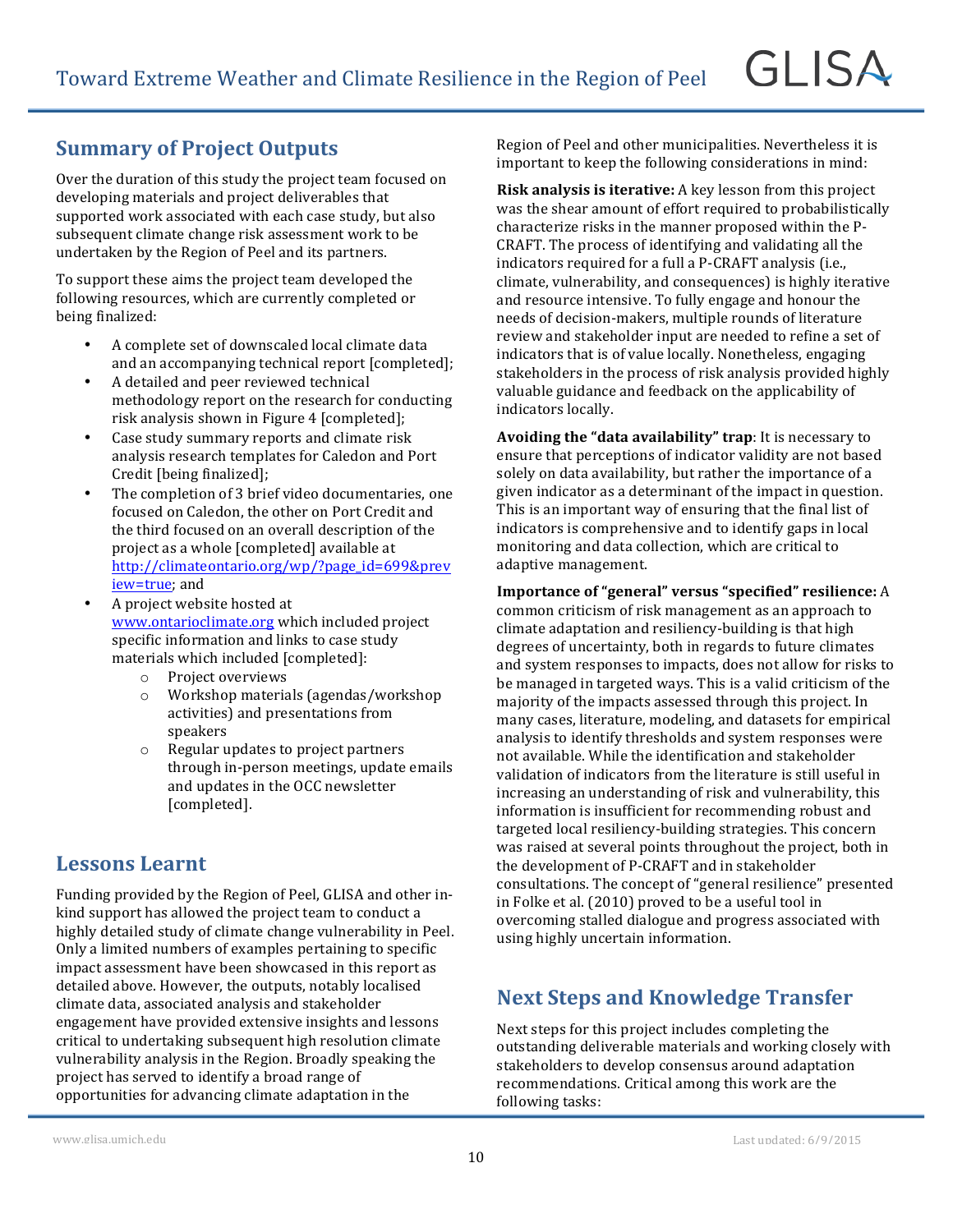- Complete a review of relevant literature and utilize stakeholder input to develop lists of vulnerability indicators for the major impacts being assessed  $(i.e., see Table 2);$
- Collecting data on indicators and using modeling and quantitative tools to better quantify the risks;
- Analysis of overlaps and interdependencies among risks;
- Identification and recommendation of adaptation strategies; and
- Integration of 'lesson's learned' into the next iteration of the climate risk assessment underway in the Region of Peel with a specific focus on natural heritage.

Currently the outputs and lessons from this project are being used directly in the following local climate adaptation planning studies within the Region of Peel:

- Economic assessment of climate change in the City of Mississauga (using climate projections data)
- Mississauga community energy and sustainability planning (using climate projections data)
- Natural Heritage Vulnerability and Risk Assessment across the Region of Peel (using climate projection data and risk analysis protocol)

The experience is also feeding into the development of climate risk and vulnerability assessments and adaptation planning within other local Ontario municipalities more indirectly, with proponents regularly consulting with our team on our experience and approach.

### **References**

- Alliance Development Works. 2012. "World Risk Report 2012". Berlin, GE. doi:ISBN 978-3-9814495-0-3.
- Beach, Howard. 2013. "Integrating Natural Urban Coastal Resilience Table of Contents" (December).
- Blanco, H, and R Lal. 2010. "Climate Change and Soil Erosion Risks": 513-536.
- Brooks, Nick, W. Neil Adger, P. Mick Kelly, W. Neil Adger, and P. Mick Kelly. 2005. "The Determinants of Vulnerability and Adaptive Capacity at the National Level and the Implications for Adaptation." *Global Environmental Change* 15 (2) (July): 151–163.
- BTA Works. 2011. "City of Vancouver: Climate Change Adaptation Planning". Vancouver: City of Vancouver.
- Canadian Standards Association. 2011. "CSA Standard Q31001-11: Implementation Guide to CAN / CSA-ISO 31000, Risk  $M$ anagement — Principles and Guidelines". Mississauga, Ontario.
- Cutter, Susan L, Christopher T Emrich, Jennifer J Webb, and Daniel Morath. 2009. "Social Vulnerability to Climate the Literature Social Vulnerability to Climate Literature": 1-44.
- Engineers Canada. 2011. "PIEVC Engineering Protocol For Infrastrucutre Vulnerabilty Assessment and Adaptation to a Changing Climate" Revision 1 (October): 1-91.
- Espeseth, Dave, Jeremy Pittman, Virginia Wittrock, and Tammy Myers. 2012. "Moose Jaw River Watershed Drought and Excessive Moisture Preparedness Plan."
- Folke, C., S. R. Carpenter, B. Walker, M. Scheffer, T. Chapin, and J. Rockström. 2010. Resilience thinking: integrating resilience, adaptability and transformability. *Ecology and Society* 15(4): 20.
- Gleeson, J, P Gray, A Douglas, C.J. Lemieux, and G Nielson. 2011. "A Practitioner's Guide to Climate Change Adaptation in Ontario's Ecosystems". Sudbury, ON.
- ICLEI. 2012. "Changing Climate, Changing Communities: Guide and Workbook for Municipal Climate Adaptation". Vancouver, BC.
- IISD. 2006. "Designing Policies in a World of Uncertainty, Change and Surprise. Adaptive Policy-Making for Agriculture and Water Resources in the Face of Climate Change." Winnipeg.
- IPCC. 2007. "Climate Change 2007 Working Group II: Impacts, Adaptation and Vulnerability."
- ———. 2012. "Managing the Risks of Extreme Events and Disasters to Advance Climate Change Adaptation." Edited by Christopher B. Field, Vicente Barros, Thomas F. Stocker, and Qin Dahe. Cambridge: Cambridge University Press. doi:10.1017/CBO9781139177245. http://ebooks.cambridge.org/ref/id/CBO9781139177245.
- Lange, HJ De, S Sala, M Vighi, and JH Faber. 2010. "Ecological Vulnerability in Risk Assessment—a Review and Perspectives." Science of the Total Environment. http://www.sciencedirect.com/science/article/pii/S00489 69709010985.
- Lim, Bo, E Spanger-Siegfried, Ian Burton, E Malone, and Saleemul Huq. 2005. *Adaptation Policy Frameworks for Climate Change: Developing Strategies, Policies, and Measures*. http://www.preventionweb.net/files/7995\_APF.pdf.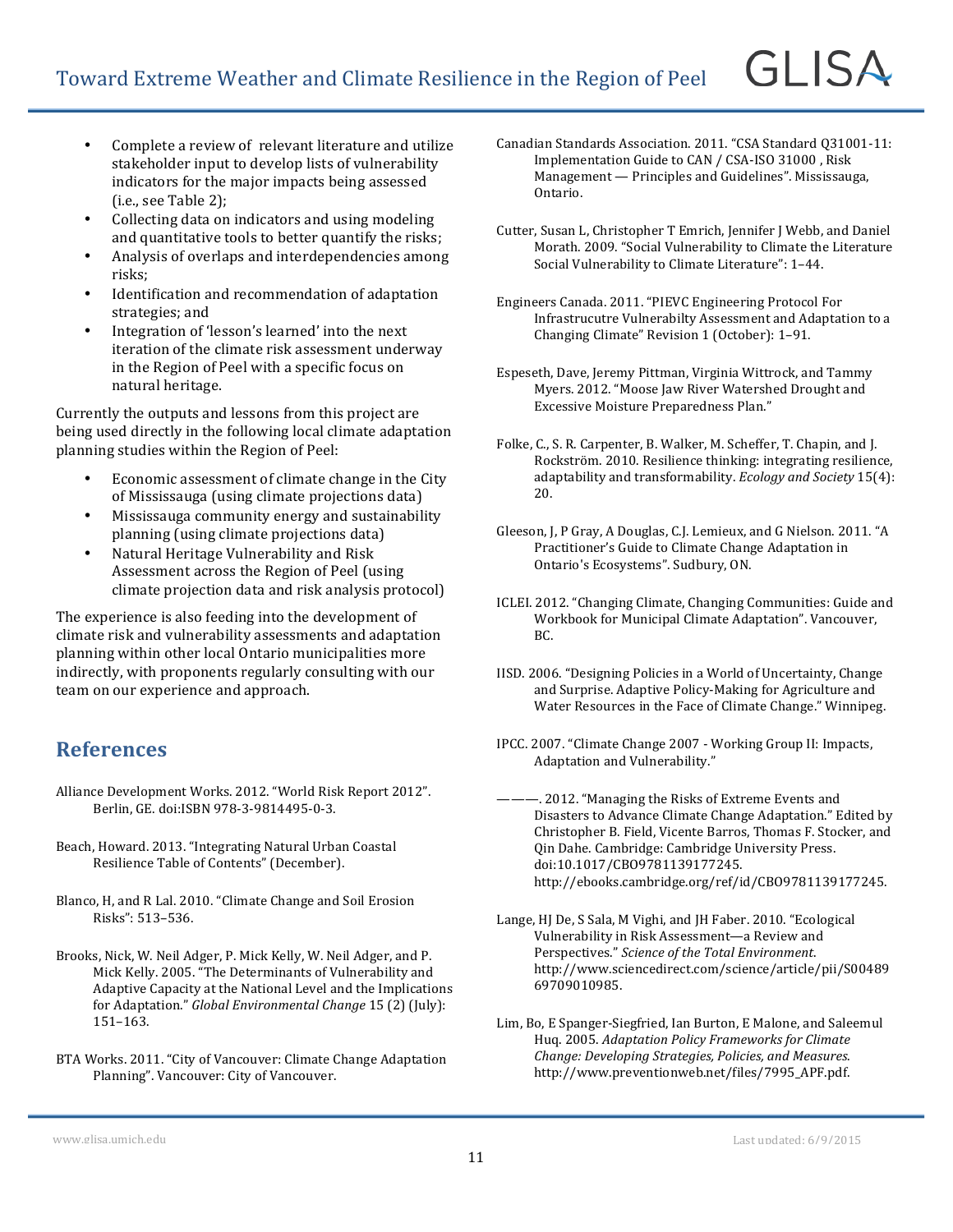Nastev, Miroslav, Nikolay Todorov, In Canada, and New Brunswick. 2013. "Hazus : A Standardized Methodology for Fl Ood Risk Assessment in Canada" 38 (3): 223-231.

- Neil Adger, W., Nigel W. Arnell, Emma L. Tompkins, and W. Neil Adger. 2005. "Successful Adaptation to Climate Change across Scales." Global Environmental Change 15 (2) (July): 77–86.
- O'Neill, Marie S, Rebecca Carter, Jonathan K Kish, Carina J Gronlund, Jalonne L White-Newsome, Xico Manarolla, Antonella Zanobetti, and Joel D Schwartz. 2009. "Preventing Heat-Related Morbidity and Mortality: New Approaches in a Changing Climate." Maturitas 64 (2) (October 20): 98-103.
- Pasini, S, S Torresan, J Rizzi, a Zabeo, a Critto, and a Marcomini. 2012. "Climate Change Impact Assessment in Veneto and Friuli Plain Groundwater. Part II: A Spatially Resolved Regional Risk Assessment." The Science of the Total *Environment* 440 (December 1): 219-35.
- Peck, Angela M., Elisabeth a. Bowering, and Slobodan P. Simonovic. 2013. "A Flood Risk Assessment to Municipal Infrastructure due to Changing Climate Part I: Methodology." *Urban Water Journal* (August) (April 11): 1-11.

PlanNYC. 2013. "A Stronger, More Resilient New York". New York.

- Polsky, Colin, Rob Neff, and Brent Yarnal. 2007. "Building Comparable Global Change Vulnerability Assessments: The Vulnerability Scoping Diagram." *Global Environmental Change* 17 (3-4) (August): 472-485.
- Reed, Dorothy a. 2008. "Electric Utility Distribution Analysis for Extreme Winds." *Journal of Wind Engineering and Industrial Aerodynamics* 96 (1) (January): 123–140.
- Region of Peel, City of Brampton, Town of Caledon, City of Mississauga, Credit Valley Conservation, and Toronto and Region Conservation Authority. 2011. "Peel Climate Change Strategy. A Strategic Plan for Climate Hange for the Geographic Region of Peel."
- Richardson, G. R. A. 2010. "Adapting to Climate Change: An Introduction for Canadian Municipalities". Ottawa, ON: Natural Resources Canada.
- San Fransisco Bay Conservation and Development Commission, and San Francisco Bay Conservation and Development Commission. 2011. "Adapting to Rising Tides: Assessing Climate Change Vulnerability and Risk STAFF REPORT". San Francisco.
- Smit, Barry, Olga Pilifosova, I Burton, B Challenger, S Huq, R.J.T. Klein, and G Yohe. 2001. "Adaptation to Climate Change in the Context of Sustainable Development and Equity."
- Tompkins, Emma L, and W Neil Adger. 2004. "Does Adaptive Management of Natural Resources Enhance Resilience to Climate Change?" 9 (2).
- U.S. Department of Transportation. 2012. "The Federal Highway Administration's Climate Change & Extreme Weather Vulnerability Assessment Framework."
- UKCIP. 2013. "The UKCIP Adaptation Wizard V. 4.0." http://www.ukcip.org.uk/wizard.
- Wamsler, Christine, Ebba Brink, and Claudia Rivera. 2013. "Planning for Climate Change in Urban Areas: From Theory to Practice." *Journal of Cleaner Production* 50 (July): 68-81.
- Weaver, Christopher P., Robert J. Lempert, Casey Brown, John a. Hall, David Revell, and Daniel Sarewitz. 2013. "Improving the Contribution of Climate Model Information to Decision Making: The Value and Demands of Robust Decision Frameworks." *Wiley Interdisciplinary Reviews: Climate Change* 4 (1) (January 18): 39-60.
- Willows, R.I (ed), and R.K (ed) Connell. 2003. "Climate Adaptation: Risk, Uncertainty and Decision-Making." Edited by R.I Willows and R.K Connell. Oxford, UK.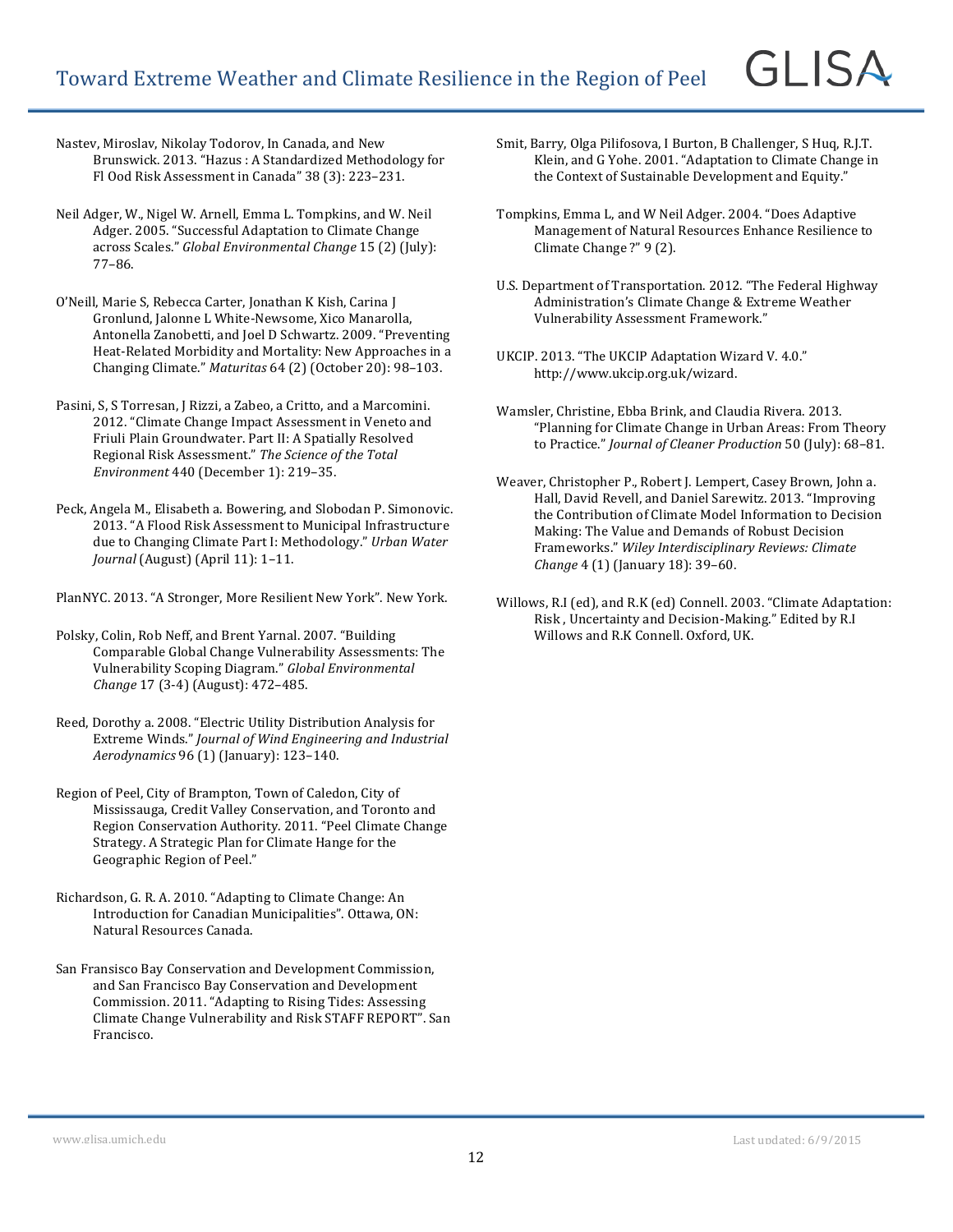# Appendix 1: Climate indicators produced to represent specific system impacts

| <b>Climatic Impact</b>                        | <b>Climate Indicator Produced [unit]</b>                                                                                                                                           | <b>Future Climate Raw Dataset Source</b>                                                                        |
|-----------------------------------------------|------------------------------------------------------------------------------------------------------------------------------------------------------------------------------------|-----------------------------------------------------------------------------------------------------------------|
| Multiple                                      | Average Maximum Temperature, $T_{max}$ [°C]                                                                                                                                        | tasmax (GCM ensemble)                                                                                           |
| Multiple                                      | Average Minimum Temperature, $T_{min}$ [°C]                                                                                                                                        | tasmin (GCM ensemble)                                                                                           |
| Multiple                                      | Average Temperature, $T_{mean}$ [°C]                                                                                                                                               | Calculated from tasmin/tasmax (GCM<br>ensemble)                                                                 |
| Multiple                                      | Total Precipitation [mm]                                                                                                                                                           | pr (GCM ensemble)                                                                                               |
| Multiple                                      | Windspeed [m/s]                                                                                                                                                                    | Calculated from wind components: uas<br>/vas (GCM ensemble) & Calculated from<br>CanRCM daily dataset           |
| Multiple                                      | Humidity/spec humidity [kg/kg]                                                                                                                                                     | hurs (relative humidity) / huss (specific<br>humidity) (GCM ensemble) & Calculated<br>from CanRCM daily dataset |
| Agricultural productivity                     | Crop Heat Units [CHU]                                                                                                                                                              | Calculated from ts (GCM ensemble)                                                                               |
| Agricultural productivity                     | Growing Season Length (frost-free period)<br>[days]                                                                                                                                | Calculated from tasmin (GCM ensemble)                                                                           |
| Agricultural productivity                     | Growing Season Start Date [date of year]                                                                                                                                           | Calculated from tasmin (GCM ensemble)                                                                           |
| Agricultural productivity                     | Growing Season End Date [date of year]                                                                                                                                             | Calculated from tasmin (GCM ensemble)                                                                           |
| Frost risk                                    | Days per month with $T_{min} \leq X$ ,                                                                                                                                             | Calculated from tasmin (GCM ensemble)                                                                           |
|                                               | where $X = \{5, 3, 0, -2, 1.7\}$ [°C]                                                                                                                                              |                                                                                                                 |
| Extreme heat                                  | Days per month with $T_{max} \ge 30^{\circ}$ C, 35°C, 40°C<br>[days]                                                                                                               | Calculated from tasmax (GCM ensemble)                                                                           |
| Extreme cold                                  | Days per month with $T_{min} \le X$ , -5°C, where X =<br>{-5, -10, -15,} [°C]                                                                                                      | Calculated from tasmin (GCM ensemble)                                                                           |
| Drought / lack of moisture                    | Days per month with no precipitation [days]                                                                                                                                        | Calculated from pr (GCM ensemble)                                                                               |
| Freezing rain                                 | Ice Potential: number of freezing rain events.<br>Freezing rain definition will be defined as a day<br>with precipitation AND where $T_{max}$ < 2°C and<br>$T_{min}$ > -2°C [days] | Calculated from pr, tasmin, tasmax (GCM<br>ensemble)                                                            |
| Freeze-thaw weathering<br>processes           | Number of freeze-thaw cycles, where $T_{max} \leq 0$ °C<br>and $T_{min} > 0$ °C [days]                                                                                             | Calculated from tasmax and tasmin (GCM<br>ensemble)                                                             |
| Indicator of 'good' growing<br>season climate | Number of years when both growing season<br>precipitation and CHUs are between 5 and 10%<br>ABOVE historical monthly [years]                                                       | Calculated from CanRCM4 pr and ts daily<br>dataset                                                              |
| Extreme precipitation                         | 1-day maximum precipitation accumulation<br>[mm]                                                                                                                                   | r1d (GCM ensemble) & Calculated from<br>CanRCM daily dataset                                                    |
| <b>Extreme</b> precipitation                  | 5-day maximum precipitation accumulation                                                                                                                                           | r5d (GCM ensemble) & Calculated from                                                                            |